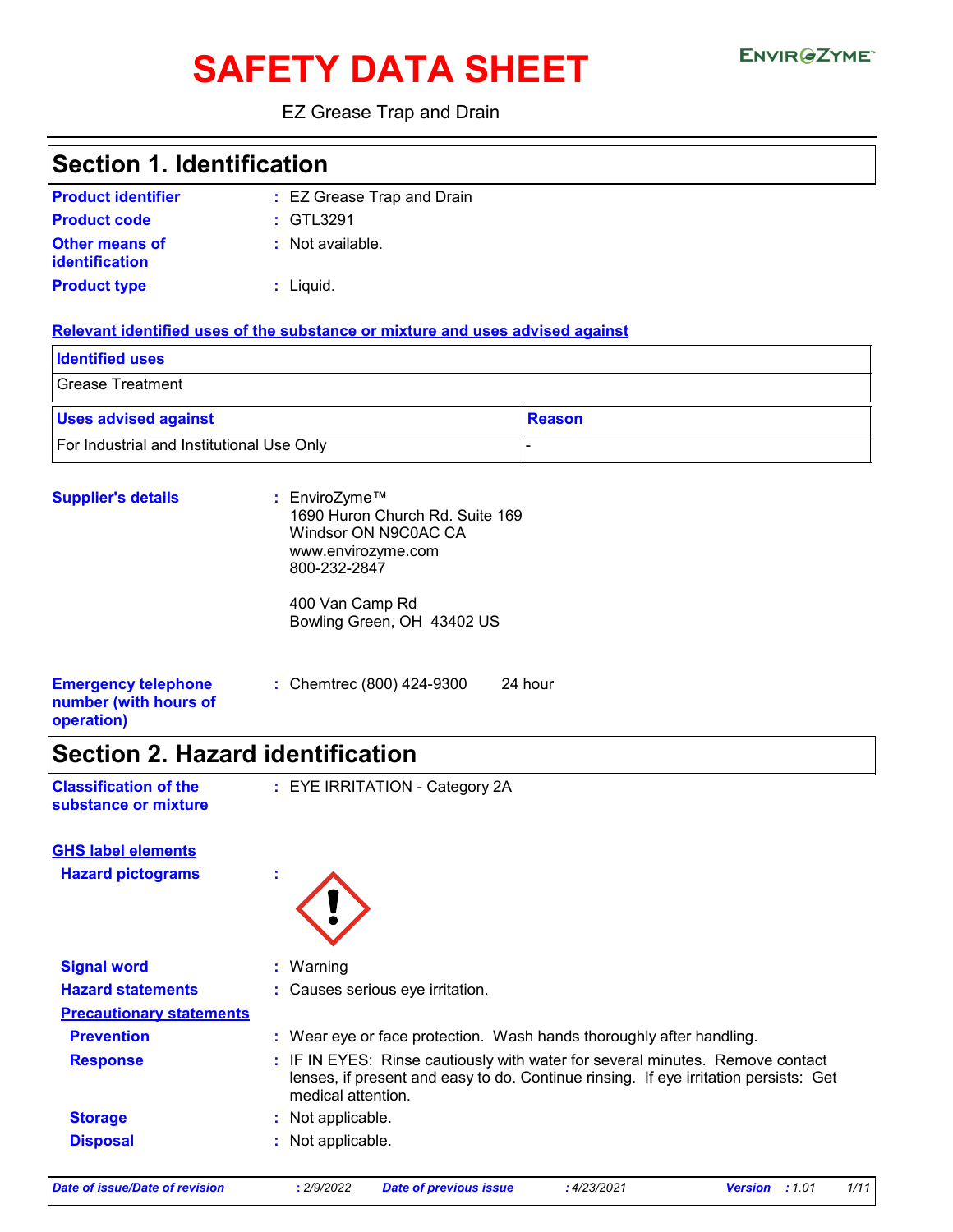# **Section 3. Composition/information on ingredients**

#### **Substance/mixture :**

#### **Other means of identification**

: Mixture

**:** Not available.

| <b>Ingredient name</b>         | $%$ (w/w) | <b>CAS number</b> |
|--------------------------------|-----------|-------------------|
| l sodium nitrate               | $5 - 10$  | 7631-99-4         |
| sodium dodecylbenzenesulfonate | $1 - 5$   | 25155-30-0        |
| Alcohols, C9-11, ethoxylated   | $1 - 5$   | 68439-46-3        |

**There are no additional ingredients present which, within the current knowledge of the supplier and in the concentrations applicable, are classified as hazardous to health or the environment and hence require reporting in this section.**

**Occupational exposure limits, if available, are listed in Section 8.**

### **Section 4. First-aid measures**

#### **Description of necessary first aid measures**

| <b>Eye contact</b>  | : Immediately flush eyes with plenty of water, occasionally lifting the upper and lower<br>eyelids. Check for and remove any contact lenses. Continue to rinse for at least 10<br>minutes. Get medical attention.                                                                                                                                                                                                                                                                                                                                                                                                                                                                                                                                                                                                            |
|---------------------|------------------------------------------------------------------------------------------------------------------------------------------------------------------------------------------------------------------------------------------------------------------------------------------------------------------------------------------------------------------------------------------------------------------------------------------------------------------------------------------------------------------------------------------------------------------------------------------------------------------------------------------------------------------------------------------------------------------------------------------------------------------------------------------------------------------------------|
| <b>Inhalation</b>   | : Remove victim to fresh air and keep at rest in a position comfortable for breathing.<br>If not breathing, if breathing is irregular or if respiratory arrest occurs, provide<br>artificial respiration or oxygen by trained personnel. It may be dangerous to the<br>person providing aid to give mouth-to-mouth resuscitation. Get medical attention if<br>adverse health effects persist or are severe. If unconscious, place in recovery<br>position and get medical attention immediately. Maintain an open airway. Loosen<br>tight clothing such as a collar, tie, belt or waistband. In case of inhalation of<br>decomposition products in a fire, symptoms may be delayed. The exposed person<br>may need to be kept under medical surveillance for 48 hours.                                                       |
| <b>Skin contact</b> | : Flush contaminated skin with plenty of water. Remove contaminated clothing and<br>shoes. Get medical attention if symptoms occur. Wash clothing before reuse.<br>Clean shoes thoroughly before reuse.                                                                                                                                                                                                                                                                                                                                                                                                                                                                                                                                                                                                                      |
| <b>Ingestion</b>    | : Wash out mouth with water. Remove dentures if any. Remove victim to fresh air<br>and keep at rest in a position comfortable for breathing. If material has been<br>swallowed and the exposed person is conscious, give small quantities of water to<br>drink. Stop if the exposed person feels sick as vomiting may be dangerous. Do not<br>induce vomiting unless directed to do so by medical personnel. If vomiting occurs,<br>the head should be kept low so that vomit does not enter the lungs. Get medical<br>attention if adverse health effects persist or are severe. Never give anything by<br>mouth to an unconscious person. If unconscious, place in recovery position and get<br>medical attention immediately. Maintain an open airway. Loosen tight clothing such<br>as a collar, tie, belt or waistband. |

|                                       | <b>Most important symptoms/effects, acute and delayed</b> |
|---------------------------------------|-----------------------------------------------------------|
| <b>Potential acute health effects</b> |                                                           |
| <b>Eye contact</b>                    | : Causes serious eye irritation.                          |
| <b>Inhalation</b>                     | : No known significant effects or critical hazards.       |
| <b>Skin contact</b>                   | : No known significant effects or critical hazards.       |
| <b>Ingestion</b>                      | : No known significant effects or critical hazards.       |
| <b>Over-exposure signs/symptoms</b>   |                                                           |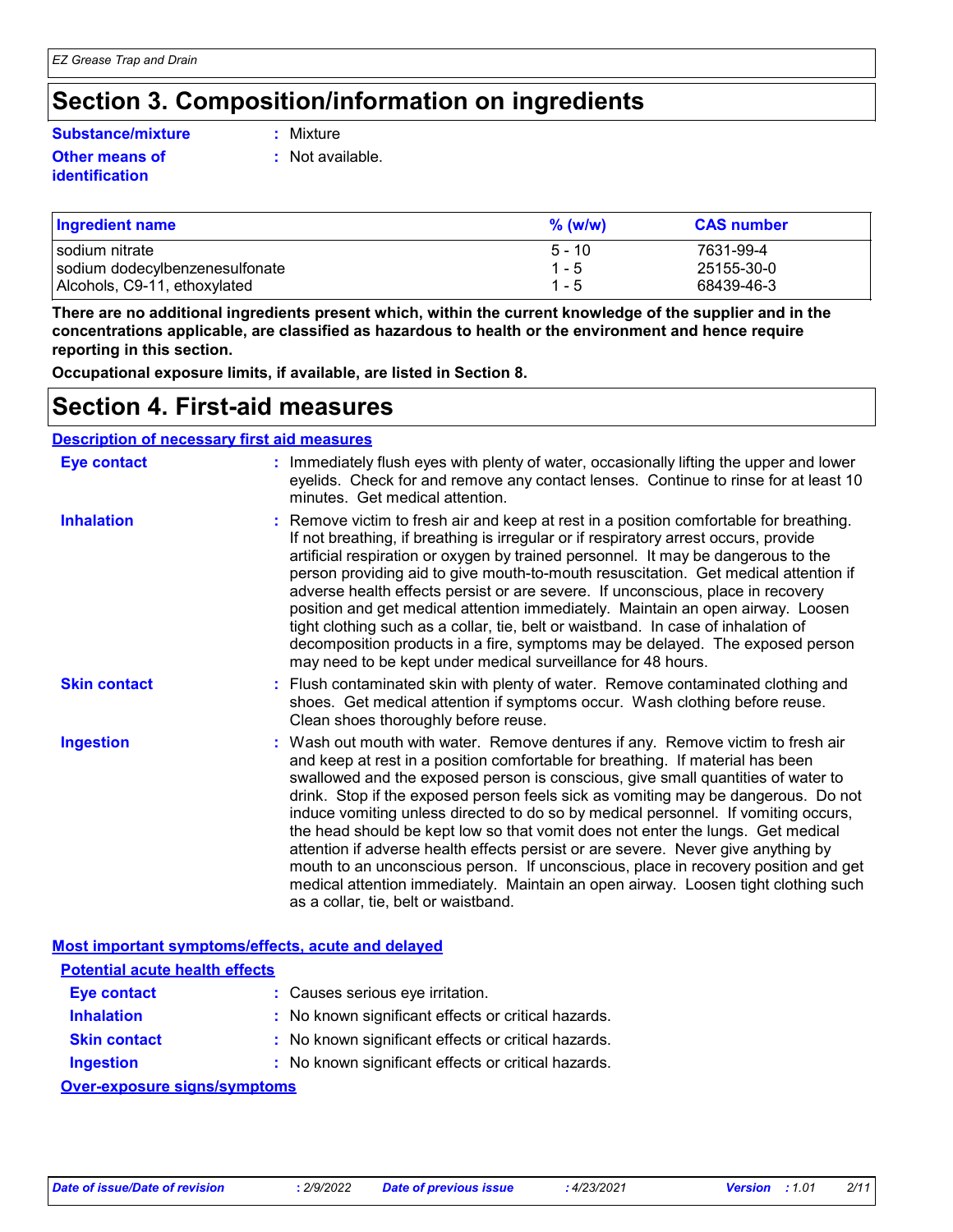### **Section 4. First-aid measures**

| <b>Eye contact</b>  | : Adverse symptoms may include the following:<br>pain or irritation<br>watering<br>redness |
|---------------------|--------------------------------------------------------------------------------------------|
| <b>Inhalation</b>   | : No specific data.                                                                        |
| <b>Skin contact</b> | : No specific data.                                                                        |
| <b>Ingestion</b>    | : No specific data.                                                                        |

|                                   | Indication of immediate medical attention and special treatment needed, if necessary                                                                                          |
|-----------------------------------|-------------------------------------------------------------------------------------------------------------------------------------------------------------------------------|
| <b>Notes to physician</b>         | : In case of inhalation of decomposition products in a fire, symptoms may be delayed.<br>The exposed person may need to be kept under medical surveillance for 48 hours.      |
| <b>Specific treatments</b>        | : No specific treatment.                                                                                                                                                      |
| <b>Protection of first-aiders</b> | : No action shall be taken involving any personal risk or without suitable training. It<br>may be dangerous to the person providing aid to give mouth-to-mouth resuscitation. |

#### **See toxicological information (Section 11)**

### **Section 5. Fire-fighting measures**

| <b>Extinguishing media</b>                               |                                                                                                                                                                                                     |
|----------------------------------------------------------|-----------------------------------------------------------------------------------------------------------------------------------------------------------------------------------------------------|
| <b>Suitable extinguishing</b><br>media                   | : Use an extinguishing agent suitable for the surrounding fire.                                                                                                                                     |
| <b>Unsuitable extinguishing</b><br>media                 | : None known.                                                                                                                                                                                       |
| <b>Specific hazards arising</b><br>from the chemical     | : In a fire or if heated, a pressure increase will occur and the container may burst.                                                                                                               |
| <b>Hazardous thermal</b><br>decomposition products       | : Decomposition products may include the following materials:<br>carbon dioxide<br>carbon monoxide<br>nitrogen oxides<br>sulfur oxides<br>metal oxide/oxides                                        |
| <b>Special protective actions</b><br>for fire-fighters   | : Promptly isolate the scene by removing all persons from the vicinity of the incident if<br>there is a fire. No action shall be taken involving any personal risk or without<br>suitable training. |
| <b>Special protective</b><br>equipment for fire-fighters | : Fire-fighters should wear appropriate protective equipment and self-contained<br>breathing apparatus (SCBA) with a full face-piece operated in positive pressure<br>mode.                         |

### **Section 6. Accidental release measures**

**Personal precautions, protective equipment and emergency procedures :** No action shall be taken involving any personal risk or without suitable training. Evacuate surrounding areas. Keep unnecessary and unprotected personnel from entering. Do not touch or walk through spilled material. Avoid breathing vapor or mist. Provide adequate ventilation. Wear appropriate respirator when ventilation is inadequate. Put on appropriate personal protective equipment. **For non-emergency personnel For emergency responders :** If specialized clothing is required to deal with the spillage, take note of any information in Section 8 on suitable and unsuitable materials. See also the information in "For non-emergency personnel".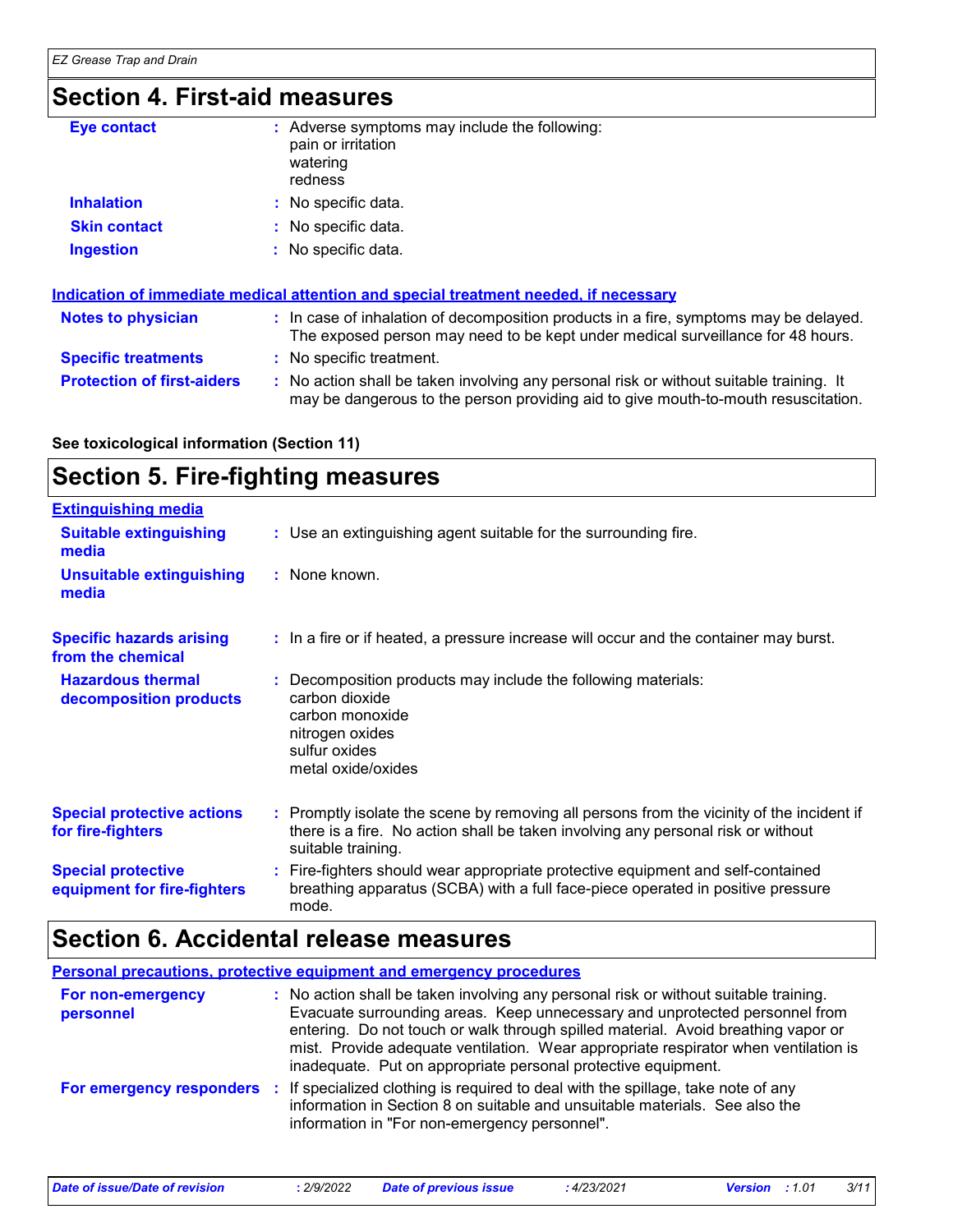### **Section 6. Accidental release measures**

| <b>Environmental precautions</b>                             | : Avoid dispersal of spilled material and runoff and contact with soil, waterways,<br>drains and sewers. Inform the relevant authorities if the product has caused<br>environmental pollution (sewers, waterways, soil or air).                                                                                                                                                                                                                                                                                                                                                                                                                                                                                 |
|--------------------------------------------------------------|-----------------------------------------------------------------------------------------------------------------------------------------------------------------------------------------------------------------------------------------------------------------------------------------------------------------------------------------------------------------------------------------------------------------------------------------------------------------------------------------------------------------------------------------------------------------------------------------------------------------------------------------------------------------------------------------------------------------|
| <b>Methods and materials for containment and cleaning up</b> |                                                                                                                                                                                                                                                                                                                                                                                                                                                                                                                                                                                                                                                                                                                 |
| <b>Small spill</b>                                           | : Stop leak if without risk. Move containers from spill area. Dilute with water and mop<br>up if water-soluble. Alternatively, or if water-insoluble, absorb with an inert dry<br>material and place in an appropriate waste disposal container. Dispose of via a<br>licensed waste disposal contractor.                                                                                                                                                                                                                                                                                                                                                                                                        |
| <b>Large spill</b>                                           | : Stop leak if without risk. Move containers from spill area. Approach release from<br>upwind. Prevent entry into sewers, water courses, basements or confined areas.<br>Wash spillages into an effluent treatment plant or proceed as follows. Contain and<br>collect spillage with non-combustible, absorbent material e.g. sand, earth,<br>vermiculite or diatomaceous earth and place in container for disposal according to<br>local regulations (see Section 13). Dispose of via a licensed waste disposal<br>contractor. Contaminated absorbent material may pose the same hazard as the<br>spilled product. Note: see Section 1 for emergency contact information and Section<br>13 for waste disposal. |

# **Section 7. Handling and storage**

| <b>Precautions for safe handling</b>                                             |                                                                                                                                                                                                                                                                                                                                                                                                                                                                                                                                                                                    |
|----------------------------------------------------------------------------------|------------------------------------------------------------------------------------------------------------------------------------------------------------------------------------------------------------------------------------------------------------------------------------------------------------------------------------------------------------------------------------------------------------------------------------------------------------------------------------------------------------------------------------------------------------------------------------|
| <b>Protective measures</b>                                                       | : Put on appropriate personal protective equipment (see Section 8). Do not ingest.<br>Avoid contact with eyes, skin and clothing. Avoid breathing vapor or mist. Keep in<br>the original container or an approved alternative made from a compatible material,<br>kept tightly closed when not in use. Empty containers retain product residue and<br>can be hazardous. Do not reuse container.                                                                                                                                                                                    |
| <b>Advice on general</b><br>occupational hygiene                                 | : Eating, drinking and smoking should be prohibited in areas where this material is<br>handled, stored and processed. Workers should wash hands and face before<br>eating, drinking and smoking. Remove contaminated clothing and protective<br>equipment before entering eating areas. See also Section 8 for additional<br>information on hygiene measures.                                                                                                                                                                                                                      |
| <b>Conditions for safe storage,</b><br>including any<br><b>incompatibilities</b> | : Store in accordance with local regulations. Store in original container protected<br>from direct sunlight in a dry, cool and well-ventilated area, away from incompatible<br>materials (see Section 10) and food and drink. Keep container tightly closed and<br>sealed until ready for use. Containers that have been opened must be carefully<br>resealed and kept upright to prevent leakage. Do not store in unlabeled containers.<br>Use appropriate containment to avoid environmental contamination. See Section 10<br>for incompatible materials before handling or use. |

# **Section 8. Exposure controls/personal protection**

| <b>Control parameters</b>                        |                                                                                                                                                                                                                                                                                                                                 |
|--------------------------------------------------|---------------------------------------------------------------------------------------------------------------------------------------------------------------------------------------------------------------------------------------------------------------------------------------------------------------------------------|
| <b>Occupational exposure limits</b>              |                                                                                                                                                                                                                                                                                                                                 |
| None.                                            |                                                                                                                                                                                                                                                                                                                                 |
| <b>Appropriate engineering</b>                   | : Good general ventilation should be sufficient to control worker exposure to airborne                                                                                                                                                                                                                                          |
| <b>controls</b>                                  | contaminants.                                                                                                                                                                                                                                                                                                                   |
| <b>Environmental exposure</b><br><b>controls</b> | : Emissions from ventilation or work process equipment should be checked to ensure<br>they comply with the requirements of environmental protection legislation. In some<br>cases, fume scrubbers, filters or engineering modifications to the process<br>equipment will be necessary to reduce emissions to acceptable levels. |

#### **Individual protection measures**

| Date of issue/Date of revision<br>2/9/2022 | <b>Date of previous issue</b> | 4/23/2021 | 4/11<br><b>Version</b> : 1.01 |
|--------------------------------------------|-------------------------------|-----------|-------------------------------|
|--------------------------------------------|-------------------------------|-----------|-------------------------------|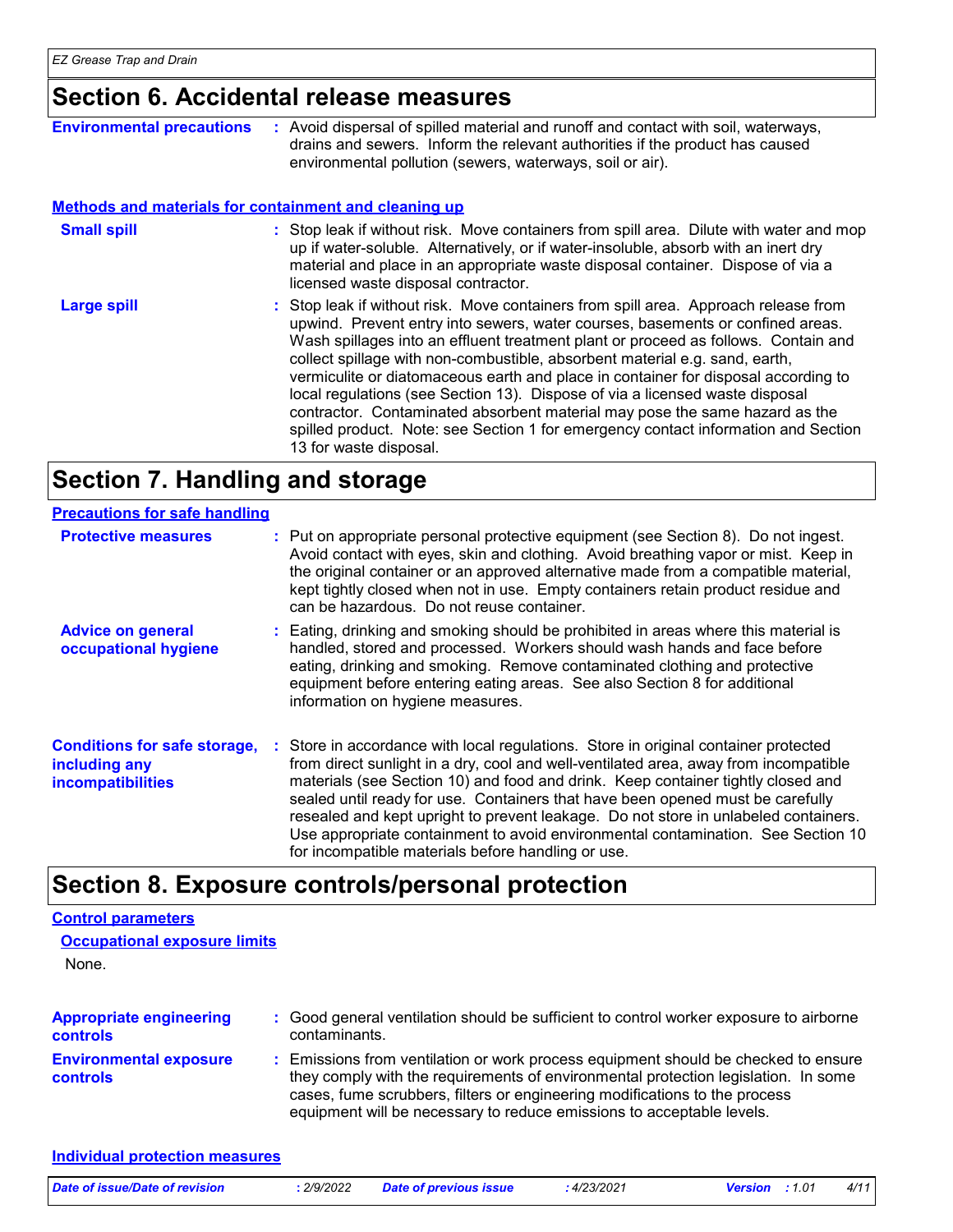# **Section 8. Exposure controls/personal protection**

| <b>Hygiene measures</b>       | : Wash hands, forearms and face thoroughly after handling chemical products, before<br>eating, smoking and using the lavatory and at the end of the working period.<br>Appropriate techniques should be used to remove potentially contaminated clothing.<br>Wash contaminated clothing before reusing. Ensure that eyewash stations and<br>safety showers are close to the workstation location.                                                                                                                                                                                                                         |
|-------------------------------|---------------------------------------------------------------------------------------------------------------------------------------------------------------------------------------------------------------------------------------------------------------------------------------------------------------------------------------------------------------------------------------------------------------------------------------------------------------------------------------------------------------------------------------------------------------------------------------------------------------------------|
| <b>Eye/face protection</b>    | Safety eyewear complying with an approved standard should be used when a risk<br>assessment indicates this is necessary to avoid exposure to liquid splashes, mists,<br>gases or dusts. If contact is possible, the following protection should be worn,<br>unless the assessment indicates a higher degree of protection: chemical splash<br>goggles.                                                                                                                                                                                                                                                                    |
| <b>Skin protection</b>        |                                                                                                                                                                                                                                                                                                                                                                                                                                                                                                                                                                                                                           |
| <b>Hand protection</b>        | : Chemical-resistant, impervious gloves complying with an approved standard should<br>be worn at all times when handling chemical products if a risk assessment indicates<br>this is necessary. Considering the parameters specified by the glove manufacturer,<br>check during use that the gloves are still retaining their protective properties. It<br>should be noted that the time to breakthrough for any glove material may be<br>different for different glove manufacturers. In the case of mixtures, consisting of<br>several substances, the protection time of the gloves cannot be accurately<br>estimated. |
| <b>Body protection</b>        | Personal protective equipment for the body should be selected based on the task<br>being performed and the risks involved and should be approved by a specialist<br>before handling this product. Recommended: Protective gloves                                                                                                                                                                                                                                                                                                                                                                                          |
| <b>Other skin protection</b>  | Appropriate footwear and any additional skin protection measures should be<br>selected based on the task being performed and the risks involved and should be<br>approved by a specialist before handling this product.                                                                                                                                                                                                                                                                                                                                                                                                   |
| <b>Respiratory protection</b> | Based on the hazard and potential for exposure, select a respirator that meets the<br>appropriate standard or certification. Respirators must be used according to a<br>respiratory protection program to ensure proper fitting, training, and other important<br>aspects of use.                                                                                                                                                                                                                                                                                                                                         |

# **Section 9. Physical and chemical properties**

| <b>Appearance</b>                                 |                                                                       |
|---------------------------------------------------|-----------------------------------------------------------------------|
| <b>Physical state</b>                             | : Liquid.                                                             |
| <b>Color</b>                                      | : Opaque. Blue.                                                       |
| Odor                                              | Characteristic.                                                       |
| <b>Odor threshold</b>                             | : Not available.                                                      |
| pH                                                | : 6 to 9                                                              |
| <b>Melting point</b>                              | Not available.                                                        |
| <b>Boiling point</b>                              | $:$ Not available.                                                    |
| <b>Flash point</b>                                | Closed cup: >93.3°C (>199.9°F) [Product does not sustain combustion.] |
| <b>Evaporation rate</b>                           | : Not available.                                                      |
| <b>Flammability (solid, gas)</b>                  | : Not available.                                                      |
| Lower and upper explosive<br>(flammable) limits   | : Not available.                                                      |
| <b>Vapor pressure</b>                             | : Not available.                                                      |
| <b>Vapor density</b>                              | : Not available.                                                      |
| <b>Relative density</b>                           | : 1.05                                                                |
| <b>Solubility</b>                                 | Not available.                                                        |
| <b>Solubility in water</b>                        | $:$ Not available.                                                    |
| <b>Partition coefficient: n-</b><br>octanol/water | : Not available.                                                      |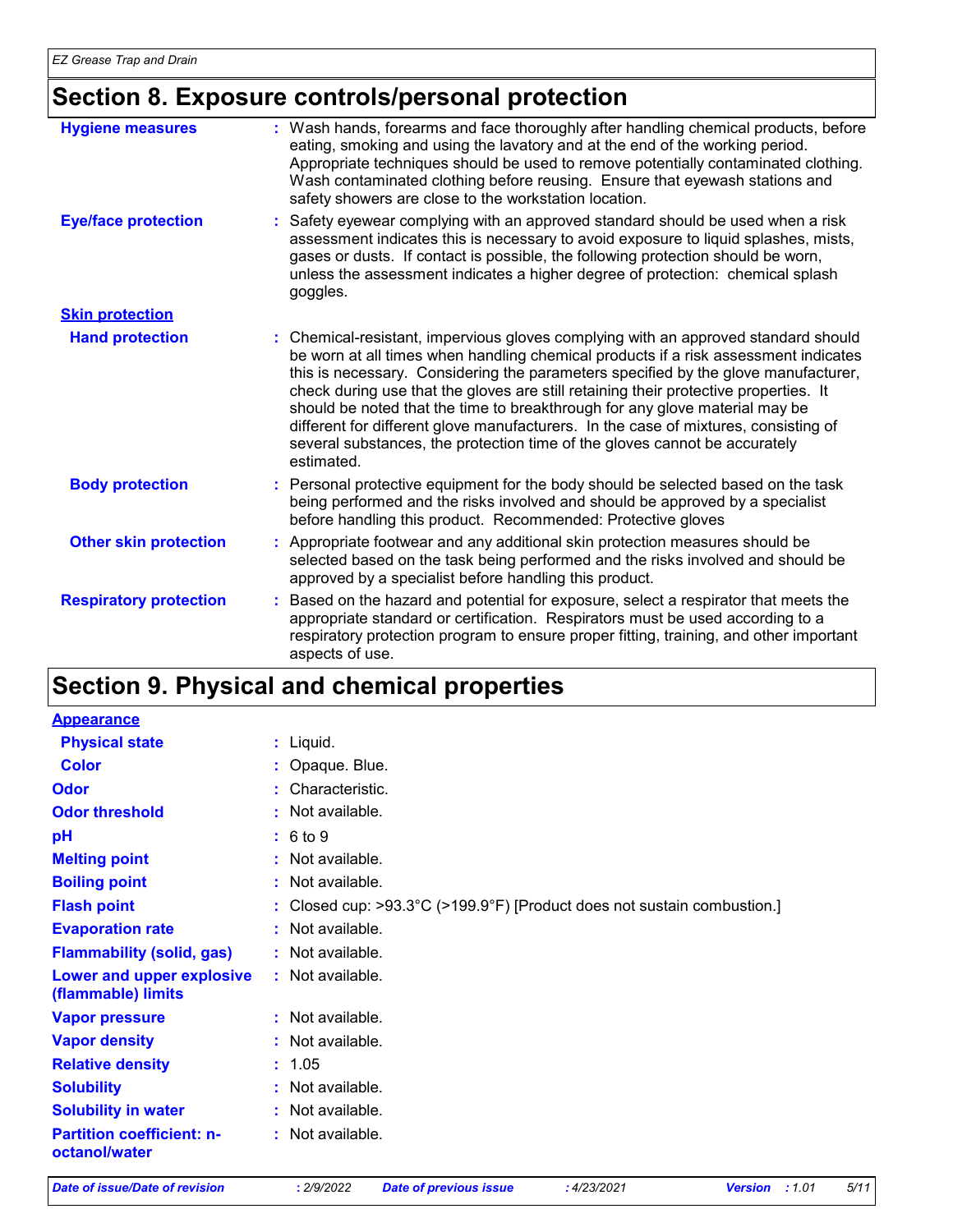## **Section 9. Physical and chemical properties**

| <b>Auto-ignition temperature</b> | : Not available. |  |
|----------------------------------|------------------|--|
| <b>Decomposition temperature</b> | : Not available. |  |
| <b>Viscosity</b>                 | : Not available. |  |
| Flow time (ISO 2431)             | : Not available. |  |

### **Section 10. Stability and reactivity**

| <b>Reactivity</b>                            | : No specific test data related to reactivity available for this product or its ingredients.              |
|----------------------------------------------|-----------------------------------------------------------------------------------------------------------|
| <b>Chemical stability</b>                    | : The product is stable.                                                                                  |
| <b>Possibility of hazardous</b><br>reactions | : Under normal conditions of storage and use, hazardous reactions will not occur.                         |
| <b>Conditions to avoid</b>                   | : No specific data.                                                                                       |
| Incompatible materials                       | : Not available.                                                                                          |
| <b>Hazardous decomposition</b><br>products   | : Under normal conditions of storage and use, hazardous decomposition products<br>should not be produced. |

### **Section 11. Toxicological information**

#### **Information on toxicological effects**

#### **Acute toxicity**

| <b>Product/ingredient name</b>           | <b>Result</b> | <b>Species</b> | <b>Dose</b> | <b>Exposure</b> |
|------------------------------------------|---------------|----------------|-------------|-----------------|
| sodium nitrate                           | LD50 Oral     | Rat            | 1267 mg/kg  |                 |
| sodium<br>dodecylbenzenesulfonate        | LD50 Oral     | Rat            | 438 mg/kg   |                 |
| Alcohols, C9-11, ethoxylated   LD50 Oral |               | Rat            | 1378 mg/kg  |                 |

#### **Irritation/Corrosion**

| <b>Product/ingredient name</b>    | <b>Result</b>                                      | <b>Species</b>   | <b>Score</b> | <b>Exposure</b>                          | <b>Observation</b> |
|-----------------------------------|----------------------------------------------------|------------------|--------------|------------------------------------------|--------------------|
| sodium<br>dodecylbenzenesulfonate | Eyes - Severe irritant                             | Rabbit           |              | 24 hours 250  -<br>Micrograms            |                    |
|                                   | Eyes - Severe irritant<br>Skin - Moderate irritant | Rabbit<br>Rabbit |              | l1 Percent<br>l24 hours 20<br>milligrams |                    |

#### **Sensitization**

Not available.

#### **Mutagenicity**

Not available.

#### **Carcinogenicity**

Not available.

#### **Reproductive toxicity**

Not available.

#### **Teratogenicity**

Not available.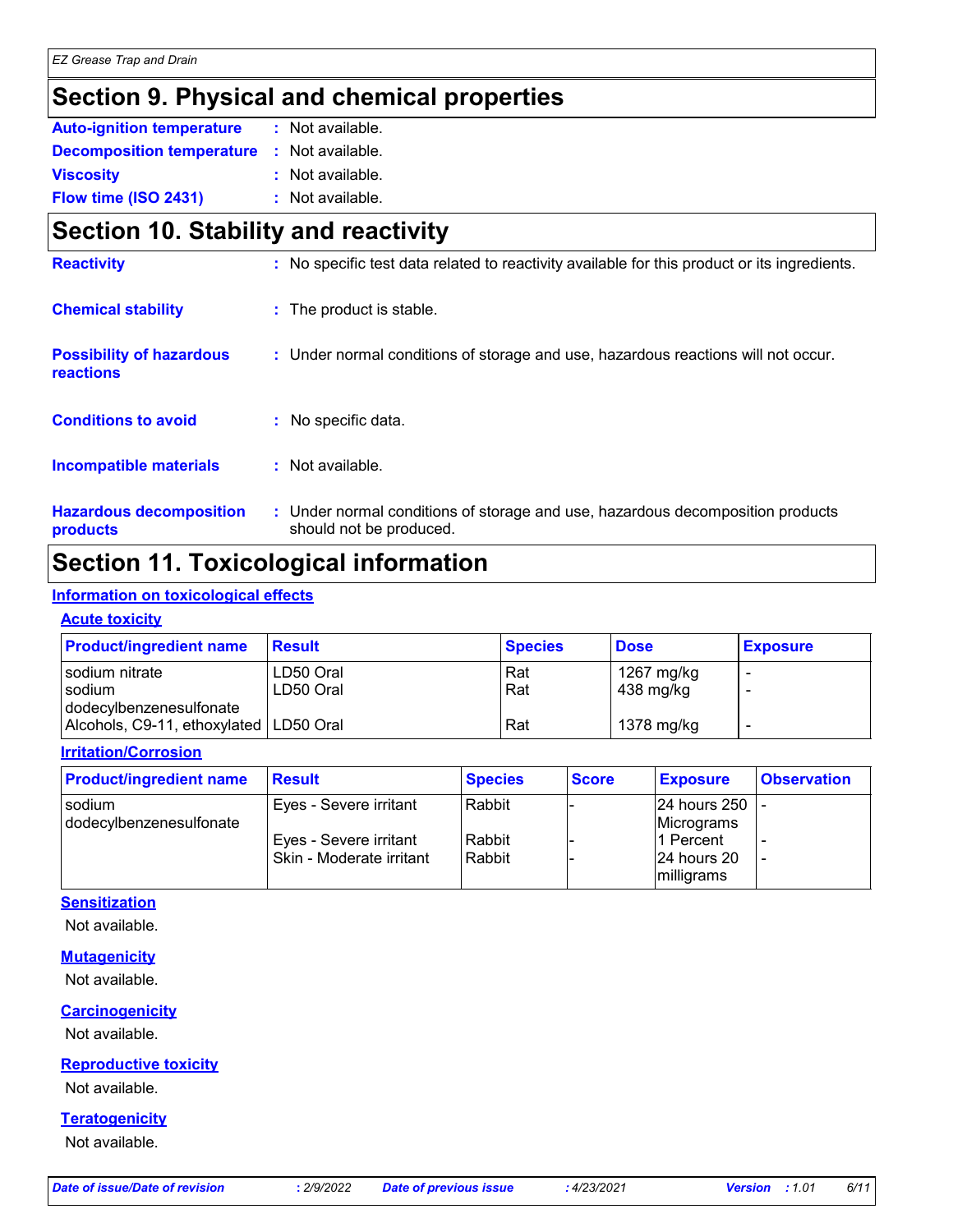#### **Section 11. Toxicological information** Not available. **Information on the likely routes of exposure Inhalation :** No known significant effects or critical hazards. **Ingestion :** No known significant effects or critical hazards. **Skin contact become the control of the Skin contact :** No known significant effects or critical hazards. **Eye contact :** Causes serious eye irritation. **General :** No known significant effects or critical hazards. **Carcinogenicity :** No known significant effects or critical hazards. **Mutagenicity :** No known significant effects or critical hazards. **Teratogenicity :** No known significant effects or critical hazards. **Developmental effects :** No known significant effects or critical hazards. **Fertility effects :** No known significant effects or critical hazards. **Symptoms related to the physical, chemical and toxicological characteristics Skin contact Ingestion Inhalation :** No specific data. No specific data. **:** No specific data. **: Eye contact :** Adverse symptoms may include the following: pain or irritation watering redness **Potential chronic health effects Delayed and immediate effects and also chronic effects from short and long term exposure Specific target organ toxicity (single exposure) Specific target organ toxicity (repeated exposure)** Not available. Not available. **Aspiration hazard** Not available. **:** Routes of entry anticipated: Oral, Dermal. Routes of entry not anticipated: Inhalation. **Potential acute health effects Potential immediate effects :** Not available. **Short term exposure Potential delayed effects :** Not available. **Potential immediate effects :** Not available. **Long term exposure Potential delayed effects :** Not available.

**Numerical measures of toxicity Acute toxicity estimates**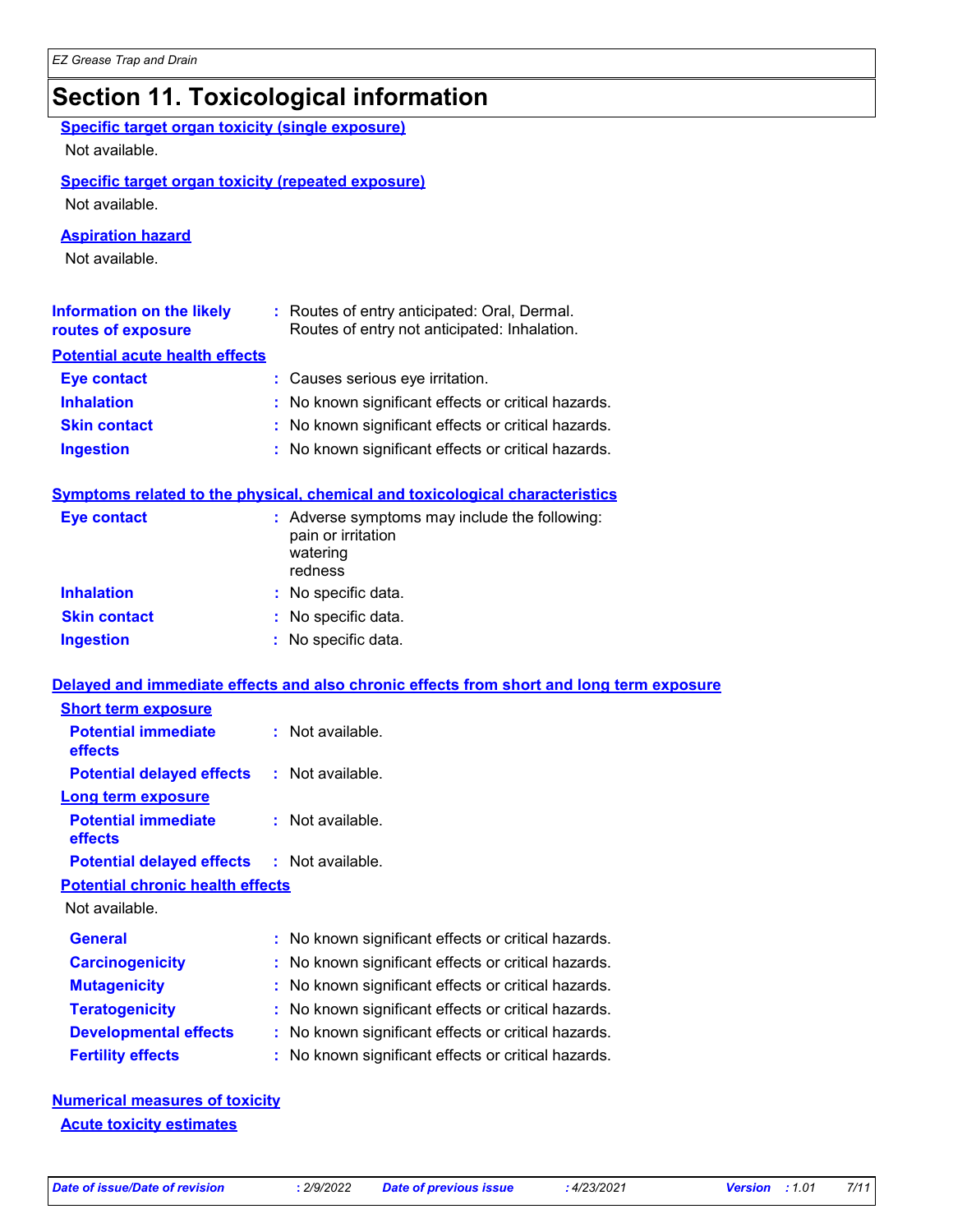### **Section 11. Toxicological information**

| ۰.<br>× | . .<br>× | × | ۰. |  |
|---------|----------|---|----|--|

Oral 37988.26 mg/kg **ATE value** 

### **Section 12. Ecological information**

| <b>Product/ingredient name</b>    | <b>Result</b>                       | <b>Species</b>                                                           | <b>Exposure</b> |
|-----------------------------------|-------------------------------------|--------------------------------------------------------------------------|-----------------|
| sodium nitrate                    | Acute EC50 522 mg/l Fresh water     | Fish - Pimephales promelas                                               | 96 hours        |
|                                   | Acute LC50 161 mg/l Fresh water     | Crustaceans - Hyalella azteca -<br>Adult                                 | 48 hours        |
|                                   | Acute LC50 323 mg/l Fresh water     | Daphnia - Daphnia magna -<br>Neonate                                     | 48 hours        |
|                                   | Chronic NOEC 34.4 mg/l Marine water | Algae - Hormosira banksii -<br>Gamete                                    | 72 hours        |
|                                   | Chronic NOEC 1.6 mg/l Fresh water   | Fish - Coregonus clupeaformis -<br>Embryo                                | 120 days        |
| sodium<br>dodecylbenzenesulfonate | Acute EC50 29000 µg/l Fresh water   | Algae - Chlorella pyrenoidosa -<br>Exponential growth phase              | 96 hours        |
|                                   | Acute EC50 7.81 mg/l Fresh water    | Crustaceans - Ceriodaphnia<br>dubia - Neonate                            | 48 hours        |
|                                   | Acute EC50 0.15 ppm Fresh water     | Daphnia - Daphnia pulex                                                  | 48 hours        |
|                                   | Acute IC50 112.4 mg/l Fresh water   | Algae - Pseudokirchneriella<br>subcapitata - Exponential<br>growth phase | 72 hours        |
|                                   | Acute LC50 1.18 ppm Fresh water     | Fish - Lepomis macrochirus                                               | 96 hours        |
| Alcohols, C9-11, ethoxylated      | Acute EC50 5.36 mg/l Fresh water    | Crustaceans - Ceriodaphnia<br>dubia - Neonate                            | 48 hours        |
|                                   | Acute EC50 2686 µg/l Fresh water    | Daphnia - Daphnia magna -<br>Neonate                                     | 48 hours        |
|                                   | Acute LC50 8500 µg/l Fresh water    | Fish - Pimephales promelas                                               | 96 hours        |

#### **Persistence and degradability**

Not available.

#### **Bioaccumulative potential**

| <b>Product/ingredient name</b>    | <b>LogP</b> <sub>ow</sub> | <b>BCF</b> | <b>Potential</b> |
|-----------------------------------|---------------------------|------------|------------------|
| sodium<br>dodecylbenzenesulfonate | . 96                      |            | low              |

#### **Mobility in soil**

**Other adverse effects** : No known significant effects or critical hazards. **Soil/water partition coefficient (KOC) :** Not available.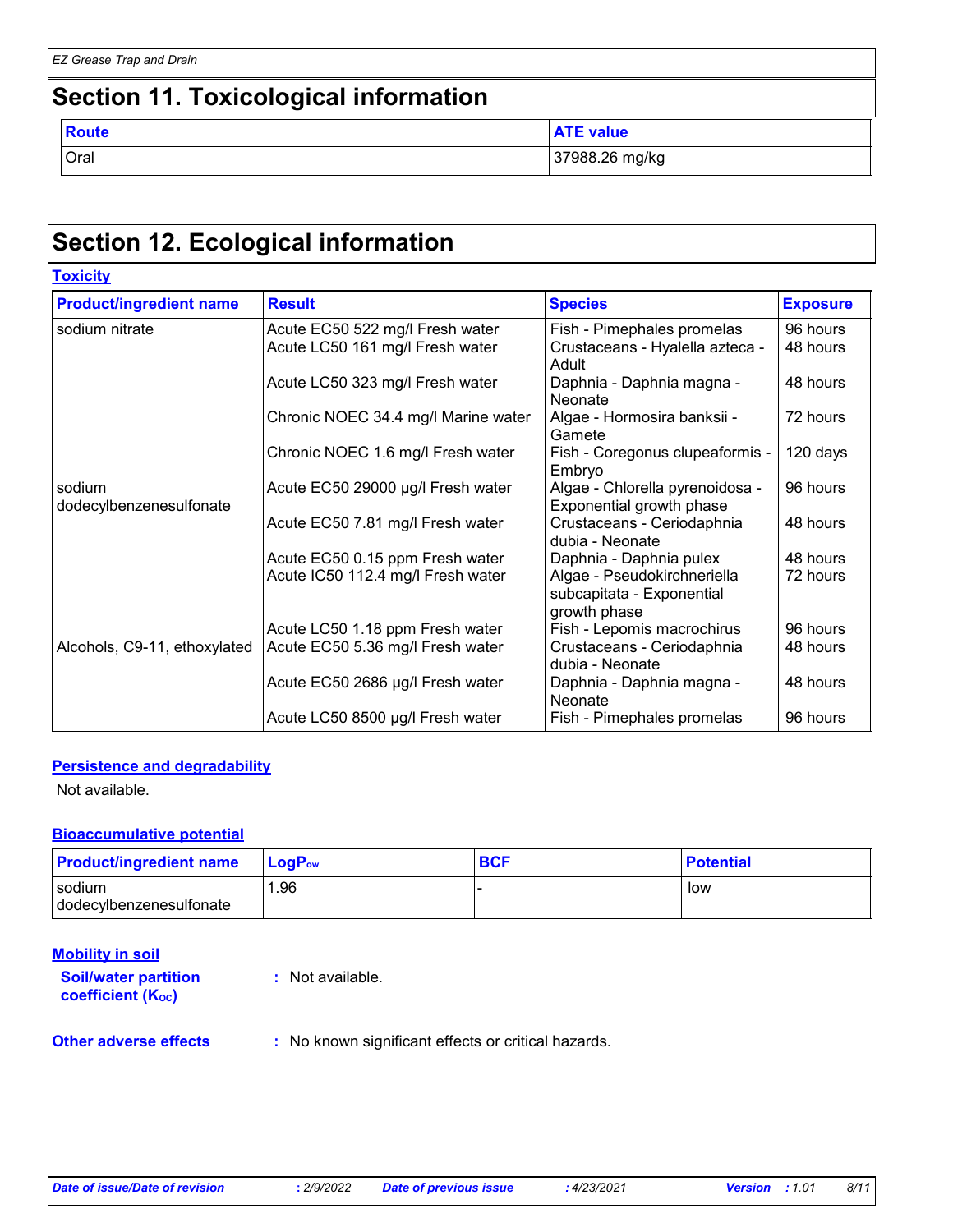### **Section 13. Disposal considerations**

**Disposal methods :**

The generation of waste should be avoided or minimized wherever possible. Disposal of this product, solutions and any by-products should at all times comply with the requirements of environmental protection and waste disposal legislation and any regional local authority requirements. Dispose of surplus and nonrecyclable products via a licensed waste disposal contractor. Waste should not be disposed of untreated to the sewer unless fully compliant with the requirements of all authorities with jurisdiction. Waste packaging should be recycled. Incineration or landfill should only be considered when recycling is not feasible. This material and its container must be disposed of in a safe way. Care should be taken when handling emptied containers that have not been cleaned or rinsed out. Empty containers or liners may retain some product residues. Avoid dispersal of spilled material and runoff and contact with soil, waterways, drains and sewers.

### **Section 14. Transport information**

|                                        | <b>TDG</b><br><b>Classification</b> | <b>DOT</b><br><b>Classification</b> | <b>ADR/RID</b> | <b>IMDG</b>    | <b>IATA</b>    |
|----------------------------------------|-------------------------------------|-------------------------------------|----------------|----------------|----------------|
| <b>UN number</b>                       | Not regulated.                      | Not regulated.                      | Not regulated. | Not regulated. | Not regulated. |
| <b>UN proper</b><br>shipping name      | -                                   |                                     |                |                |                |
| <b>Transport</b><br>hazard class(es)   |                                     |                                     |                |                |                |
| <b>Packing group</b>                   | $\blacksquare$                      |                                     |                |                |                |
| <b>Environmental</b><br><b>hazards</b> | No.                                 | No.                                 | No.            | No.            | No.            |

**Special precautions for user Transport within user's premises:** always transport in closed containers that are **:** upright and secure. Ensure that persons transporting the product know what to do in the event of an accident or spillage.

**Transport in bulk according :** Not available. **to Annex II of MARPOL and the IBC Code**

### **Section 15. Regulatory information**

#### **Canadian lists**

**Canadian NPRI :** The following components are listed: nitrate ion

**CEPA Toxic substances :** None of the components are listed.

**International regulations**

**Chemical Weapon Convention List Schedules I, II & III Chemicals** Not listed.

**Montreal Protocol**

Not listed.

**Stockholm Convention on Persistent Organic Pollutants** Not listed.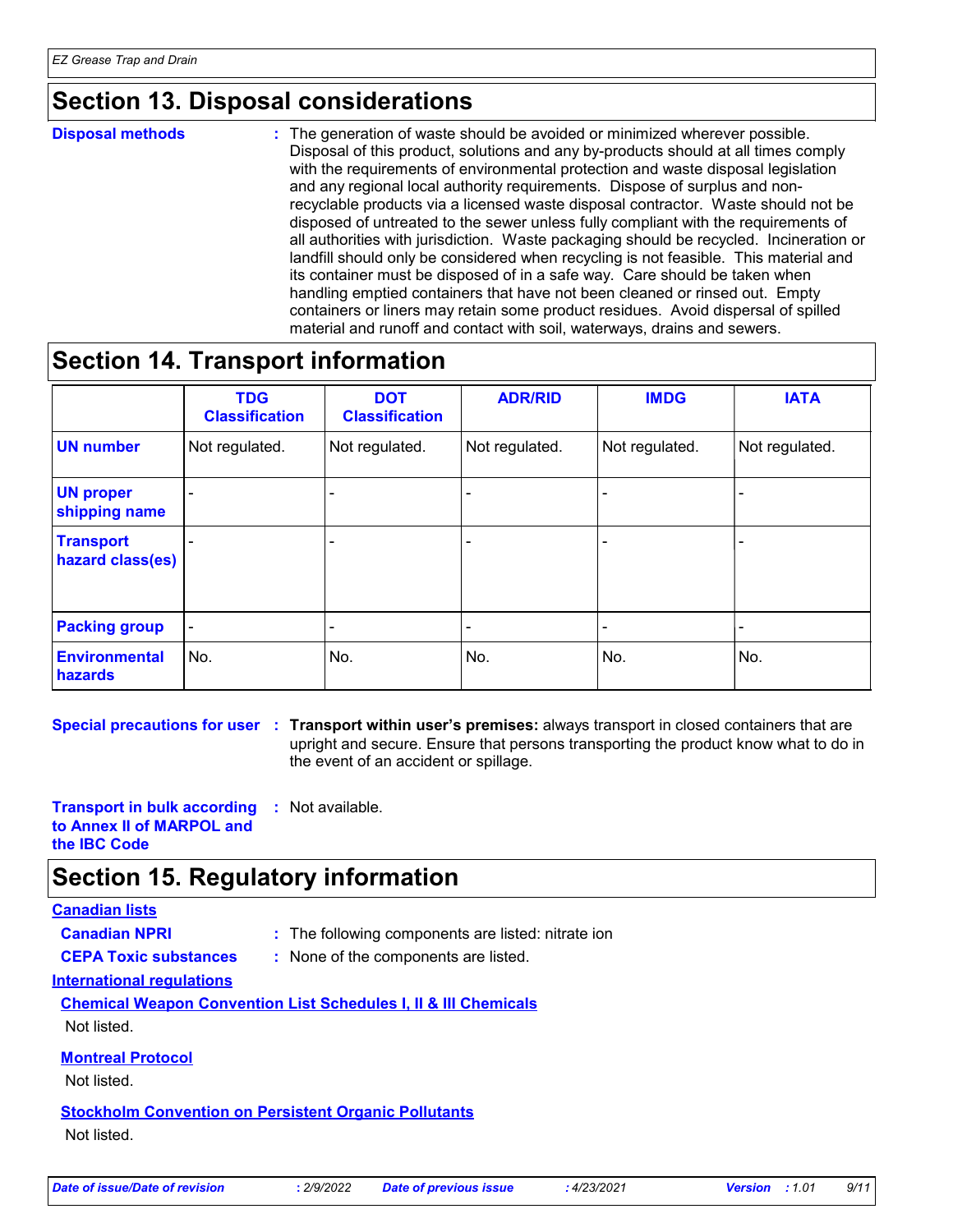# **Section 15. Regulatory information**

| Section 15. Regulatory information |                                                                                    |  |  |  |  |  |
|------------------------------------|------------------------------------------------------------------------------------|--|--|--|--|--|
|                                    | <b>Rotterdam Convention on Prior Informed Consent (PIC)</b>                        |  |  |  |  |  |
| Not listed.                        |                                                                                    |  |  |  |  |  |
|                                    | <b>UNECE Aarhus Protocol on POPs and Heavy Metals</b>                              |  |  |  |  |  |
| Not listed.                        |                                                                                    |  |  |  |  |  |
| <u>Inventory list</u>              |                                                                                    |  |  |  |  |  |
| <b>Australia</b>                   | : Not determined.                                                                  |  |  |  |  |  |
| <b>Canada</b>                      | All components are listed or exempted.                                             |  |  |  |  |  |
| <b>China</b>                       | : Not determined.                                                                  |  |  |  |  |  |
| <b>Europe</b>                      | At least one component is not listed.                                              |  |  |  |  |  |
| <b>Japan</b>                       | Japan inventory (ENCS): Not determined.<br>Japan inventory (ISHL): Not determined. |  |  |  |  |  |
| <b>Malaysia</b>                    | Not determined                                                                     |  |  |  |  |  |
| <b>New Zealand</b>                 | At least one component is not listed.                                              |  |  |  |  |  |
| <b>Philippines</b>                 | Not determined.                                                                    |  |  |  |  |  |
| <b>Republic of Korea</b>           | Not determined.                                                                    |  |  |  |  |  |
| <b>Taiwan</b>                      | Not determined.                                                                    |  |  |  |  |  |
| <b>Thailand</b>                    | Not determined.                                                                    |  |  |  |  |  |
| <b>Turkey</b>                      | Not determined.                                                                    |  |  |  |  |  |
| <b>United States</b>               | All components are listed or exempted.                                             |  |  |  |  |  |
| <b>Viet Nam</b>                    | Not determined.                                                                    |  |  |  |  |  |

# **Section 16. Other information**

| <b>History</b>                    |                                                                                                                                                                                                                                                                                                                                                                                                                                                                                                                                                                                                           |
|-----------------------------------|-----------------------------------------------------------------------------------------------------------------------------------------------------------------------------------------------------------------------------------------------------------------------------------------------------------------------------------------------------------------------------------------------------------------------------------------------------------------------------------------------------------------------------------------------------------------------------------------------------------|
| Date of printing                  | : 2/10/2022                                                                                                                                                                                                                                                                                                                                                                                                                                                                                                                                                                                               |
| Date of issue/Date of<br>revision | : 2/9/2022                                                                                                                                                                                                                                                                                                                                                                                                                                                                                                                                                                                                |
| Date of previous issue            | : 4/23/2021                                                                                                                                                                                                                                                                                                                                                                                                                                                                                                                                                                                               |
| <b>Version</b>                    | : 1.01                                                                                                                                                                                                                                                                                                                                                                                                                                                                                                                                                                                                    |
| <b>Key to abbreviations</b>       | $\therefore$ ATE = Acute Toxicity Estimate<br>BCF = Bioconcentration Factor<br>GHS = Globally Harmonized System of Classification and Labelling of Chemicals<br>IATA = International Air Transport Association<br>IBC = Intermediate Bulk Container<br><b>IMDG = International Maritime Dangerous Goods</b><br>LogPow = logarithm of the octanol/water partition coefficient<br>MARPOL = International Convention for the Prevention of Pollution From Ships,<br>1973 as modified by the Protocol of 1978. ("Marpol" = marine pollution)<br>$UN = United Nations$<br>HPR = Hazardous Products Regulations |

#### **Procedure used to derive the classification**

| <b>Classification</b>               | <b>Justification</b> |
|-------------------------------------|----------------------|
| <b>EYE IRRITATION - Category 2A</b> | Calculation method   |

**References :** Not available.

**Indicates information that has changed from previously issued version.**

**Notice to reader**